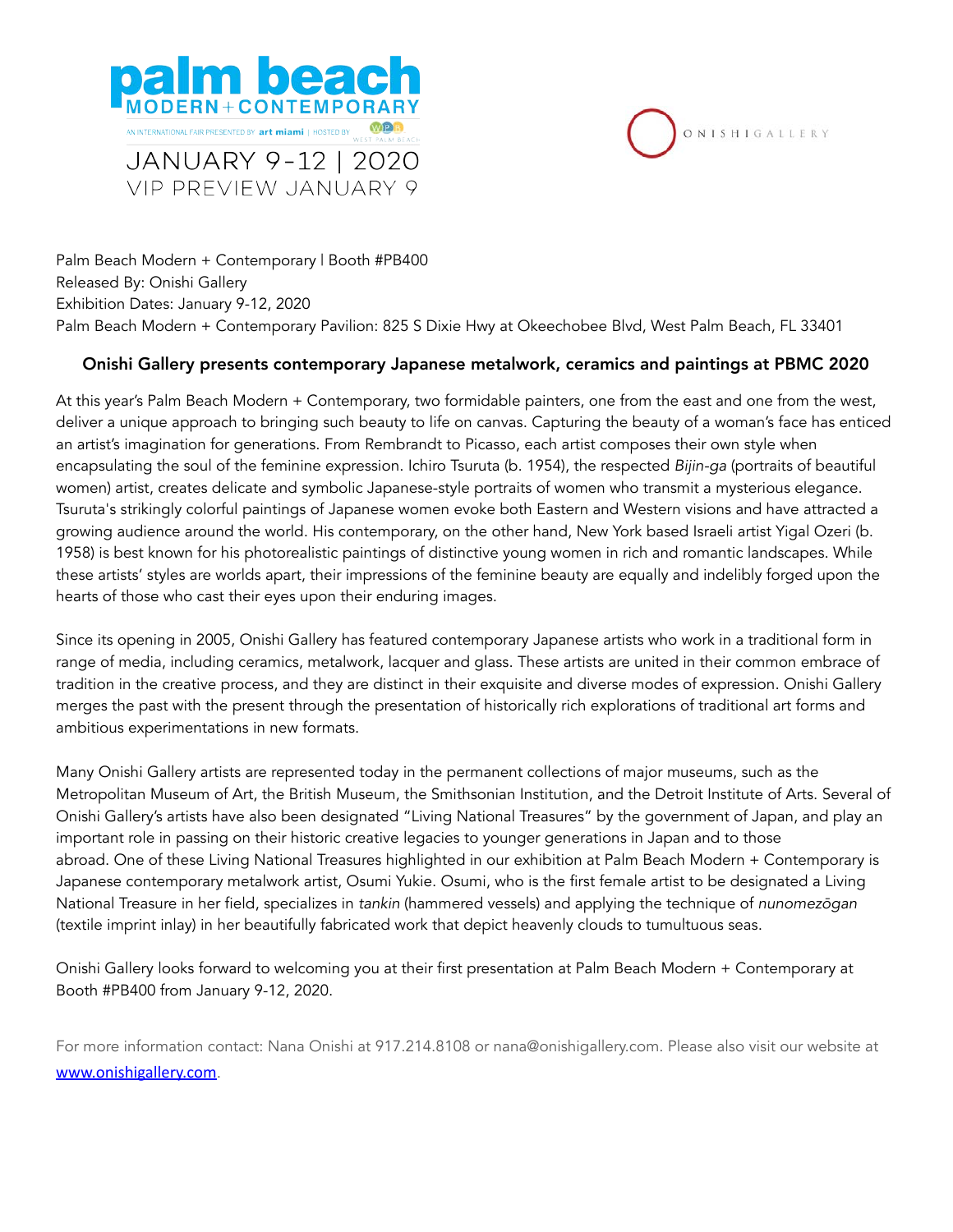

### Selected Exhibitions

- 2020 Palm Beach Modern + Contemporary, FL, US
- 2019 Art Miami, Miami, FL, US
- Asia Week New York, NY, US
- 2018 Asia Week New York, NY, US
- 2017 Asia Week New York, NY, US

The 64th Japan Traditional Kogei Exhibition, Japan

- 2016 Asia Week New York, NY, US Creating Handicrafts, Living National Treasures Eexhibition, Japan
- 2015 Asia Week New York, NY, US; SOFA Chicago, IL, US
- 2013 Contemporary Kogei Styles in Japan, Morikami Museum and Japanese Gardens, Delray Beach, FL, US

#### Selected Public Collections

Metropolitan Museum of Art, New York, US; Virginia and Albert Museum, London, UK; Royal Museum, Edinburgh, Scotland; National Museum of Modern Art, Tokyo, Japan

## Osumi Yukie (b. 1945), Living National Treasure

Osumi Yukie was designated a Living National Treasure in 2015, and is the first female metalwork artist to receive this honor in history. She specializes in *tankin*, or hammered vessels. Osumi graduated in 1969 from the Faculty of Fine Arts, Tokyo University of the Arts. Afterwards, she studied under Kashima Ikkoku (1898-1996), Sekiya Shiro (1907-1994) and Katsura Moriyuki (1914-1996). She also trained as an artist in the United Kingdom for a year under the sponsorship by Japan's Agency for Cultural Affairs. She has received many honors and awards, and most recently in 2014, was the first to be awarded a residency at The Freer Gallery of Art and Arthur M. Sackler Gallery, the Smithsonian Museum of Asian Art in Washington D.C.

Osumi applied the traditional technique *nunomez*ō*gan*, or textile imprint inlay, in her works. This involves hammering meta leaf or wire into a fine, mesh-like grid incised into the metal surfaces. Osumi creates decorative and functional objects, such as vases and tea utensils. Through her designs of wind, waves, clouds and streams, she strives to create an affinity with nature as formless and flowing.



Osumi Yukie (b. 1945) Silver Vase "*Bakufu*" (Waterfall), 2011 Hammered silver with *nunomez*ō*gan* decoration in lead and gold h. 10 x dia. 9 7/8 in. (25.5 x 25cm)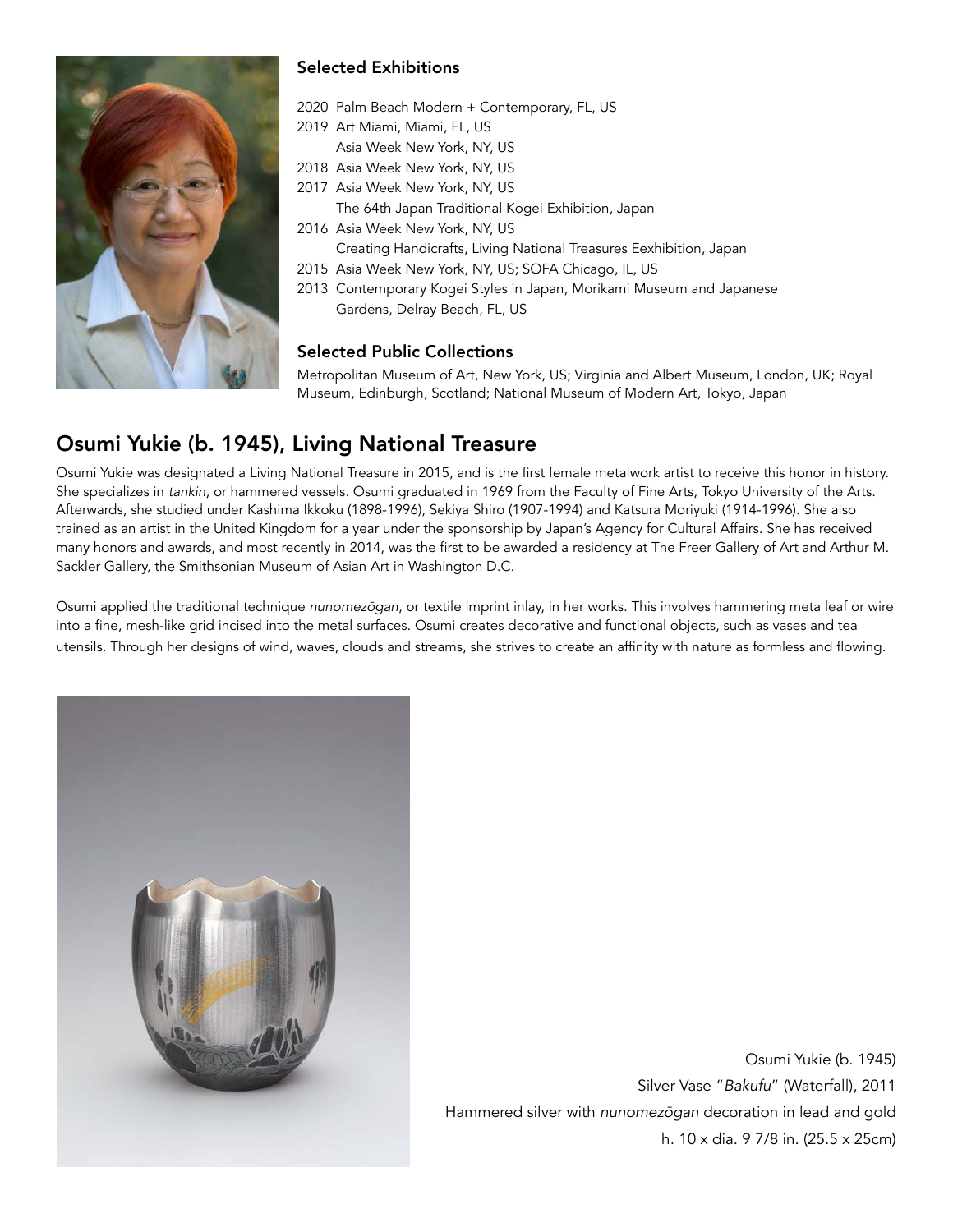

## Selected Exhibitions

- 2020 Palm Beach Modern + Contemporary, FL, US
- 2019 Art Miami, Miami, FL, US; Bijin-ga, Onishi Gallery, NY, US Asia Week New York, NY, US
- 2018 Solo Exhibition, Yamakataya, Kagoshima, Japan Solo Exhibition at Shimada Museum, Kumamoto, Japan
- 2017 Solo Exhibition at Anrakuji Temple, Kyoto, Japan
- 2015 Japan-Korea Art Exchange Exhibition, Daejeon, South Korea Solo Exhibition at Anrakuji Temple, Kyoto, Japan
- 2014 Solo Exhibition at Shimada Museum, Kumamoto, Japan Solo Exhibition at Ishibashi Museum of Art, Fukuoka, Japan

#### Selected Public Collections

The Craig Robins Collection; Pensacola Museum of Art

## Ichiro Tsuruta (b. 1954)

Ichiro Tsuruta was born in 1954 in Amakusa City in Kumamoto Prefecture. He was a boy who went out to play in the nearby mountains and rivers immediately after coming home from school, but also demonstrated an artistic ability from that time, and always won awards in sketching competitions. Around his second year in junior high school, Tsuruta began to hold an admiration for Keiichi Tanaami, Akira Uno and Tadanori Yokoo and others, he aimed at becoming an illustrator. After graduation from high school, Tsuruta continued on to Tama Art University, where he majored in graphic design. The time Tsuruta spent at university was during an era when Super-realism was sweeping over the design world. He mastered the use of an airbrush by himself, and drew in the style that was in fashion those days.

In 1987, a while after Tsuruta had begun to work in that manner, the Art Director at NOEVIR at the time, Yusaku Kamekura, fell in love with Tsuruta's work at first sight, and it was adopted for the company's advertisements. Though that, "Tsuruta-style *Bijin-ga* paintings" were exposed to the public in a wide range of media from poster to magazines, television, and more. Having taken a step toward the world of art, Tsuruta aspired to the level of artists of the Rimpa school like Tawaraya Sotatsu, Ogata Korin and Sakai Hoitsu. Although the Rimpa style was initially born in the 17th century Edo Period as commercial design, it has been sublimated to art as time has passed and even exerted an influence on Art Nouveau and Art Deco. He continues to strive towards establishing his unique style and lives and works in Kyoto, Japan.



Ichiro Tsuruta (b. 1954) Vivid Yellow, 2019 Acrylic on canvas h. 46 x w. 46 in. (117 x 117cm)